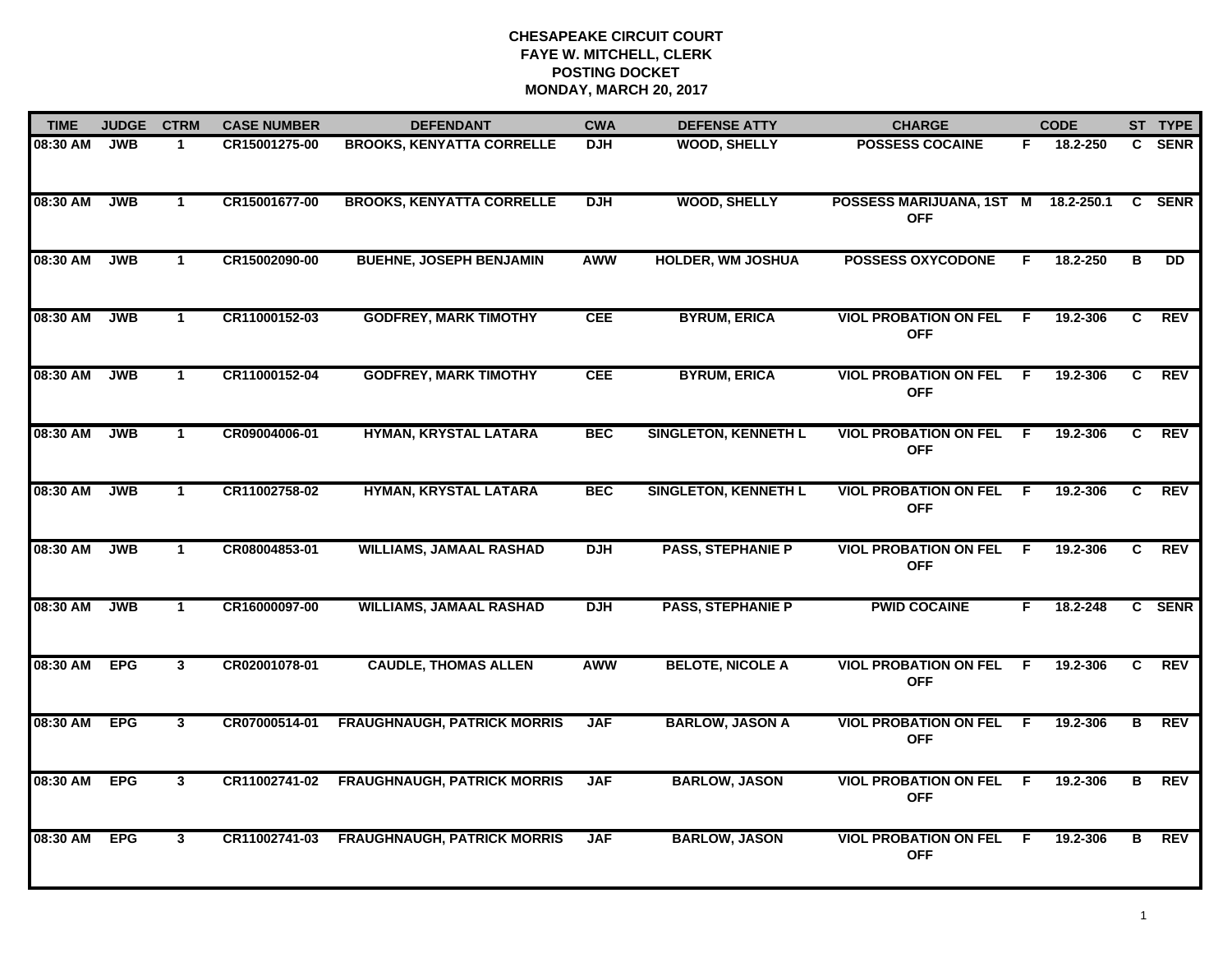| <b>TIME</b> | <b>JUDGE</b> | <b>CTRM</b>    | <b>CASE NUMBER</b> | <b>DEFENDANT</b>                   | <b>CWA</b> | <b>DEFENSE ATTY</b>         | <b>CHARGE</b>                                     |    | <b>CODE</b> |    | ST TYPE       |
|-------------|--------------|----------------|--------------------|------------------------------------|------------|-----------------------------|---------------------------------------------------|----|-------------|----|---------------|
| 08:30 AM    | <b>EPG</b>   | 3              | CR11001130-05      | SHERMAN, APRIL CHRISTINE           | AWW        | <b>BUYRN, WILLIAM E</b>     | <b>VIOL PROBATION ON FEL</b><br><b>OFF</b>        | F. | 19.2-306    | C. | <b>REV</b>    |
| 08:30 AM    | <b>EPG</b>   | $\mathbf{3}$   | CR16001398-00      | <b>STANLEY, DENNIS WAYNE</b>       | <b>KAM</b> | <b>MUSSONI, ERIK</b>        | <b>GRAND LARCENY</b>                              | F. | 18.2-95     |    | <b>B</b> SENR |
| 08:30 AM    | <b>TSW</b>   | 4              | CR14001806-00      | <b>FERGUSON, TRAVIS DAVID</b>      | <b>ABD</b> | <b>GLASS, DALTON</b>        | <b>ASSAULT &amp; BATTERY-FAM</b><br><b>MEMBER</b> | M  | 18.2-57.2   | в  | <b>UA</b>     |
| 08:30 AM    | <b>TSW</b>   | 4              | CR15001028-01      | PEREZ, MATTHEW GRAHAM BYRUM        | <b>ABD</b> | <b>ALOUPAS, CARMELOU</b>    | <b>VIOL PROBATION ON FEL</b><br><b>OFF</b>        | F. | 19.2-306    | C  | <b>REV</b>    |
| 08:30 AM    | <b>FBL</b>   | 5              | CR16002023-00      | <b>BROWN, WHITNEY LEIGH</b>        | <b>BKF</b> | Laine, Herbert              | <b>OBTAIN MONEY/FALSE</b><br><b>PRET 3RD</b>      | F. | 18.2-178    |    | C SENT        |
| 08:30 AM    | FBL          | 5              | CR16002023-01      | <b>BROWN, WHITNEY LEIGH</b>        | <b>BKF</b> | <b>LAINE, HERBERT</b>       | <b>GRAND LARCENY</b>                              | F. | 18.2-95     |    | C SENT        |
| 08:30 AM    | FBL          | $\overline{5}$ | CR16002023-02      | <b>BROWN, WHITNEY LEIGH</b>        | <b>BKF</b> | <b>LAINE, HERBERT</b>       | <b>OBTAIN MONEY/FALSE</b><br><b>PRET 3RD</b>      | F. | 18.2-178    |    | C SENT        |
| 08:30 AM    | FBL          | 5              | CR17000193-00      | <b>BROWN, WHITNEY LEIGH</b>        | <b>BKF</b> | Laine, Herbert              | <b>OBTAIN MONEY BY FALSE F</b><br><b>PRETENSE</b> |    | 18.2-178    |    | C SENT        |
| 08:30 AM    | <b>FBL</b>   | 5              | CR17000193-01      | <b>BROWN, WHITNEY LEIGH</b>        | <b>BKF</b> | Laine, Herbert              | <b>OBTAIN MONEY/FALSE</b><br><b>PRET-CONSP</b>    | F. | 18.2-178    |    | C SENT        |
| 08:30 AM    | <b>FBL</b>   | 5              | CR15001205-01      | <b>LUPTON, CHRISTOPHER ANTHONY</b> | <b>KAM</b> | <b>MORRIS, DIALLO</b>       | <b>GRAND LARCENY</b>                              | F. | $18.2 - 95$ |    | C SENR        |
| 08:30 AM    | <b>FBL</b>   | 5              | CR16001572-00      | <b>MACIAS, MOISEIS ANGEL</b>       | <b>ASA</b> | <b>SACKS, ANDREW M; III</b> | <b>ASSAULT &amp; BATTERY</b>                      | Μ  | 18.2-57     |    | C SENR        |
| 08:30 AM    | <b>FBL</b>   | 5              | CR16001572-01      | <b>MACIAS, MOISEIS ANGEL</b>       | <b>ASA</b> | <b>SACKS, ANDREW M; III</b> | <b>STRANGLE</b><br><b>ANOTHER/CAUSING INJU</b>    | F. | 18.2-51.6   |    | C SENR        |
| 08:30 AM    | <b>FBL</b>   | 5              | CR16001572-02      | <b>MACIAS, MOISEIS ANGEL</b>       | <b>ASA</b> | <b>SACKS, ANDREW M; III</b> | <b>DAMAGE PROPERTY</b>                            | м  | 18.2-137    |    | C SENR        |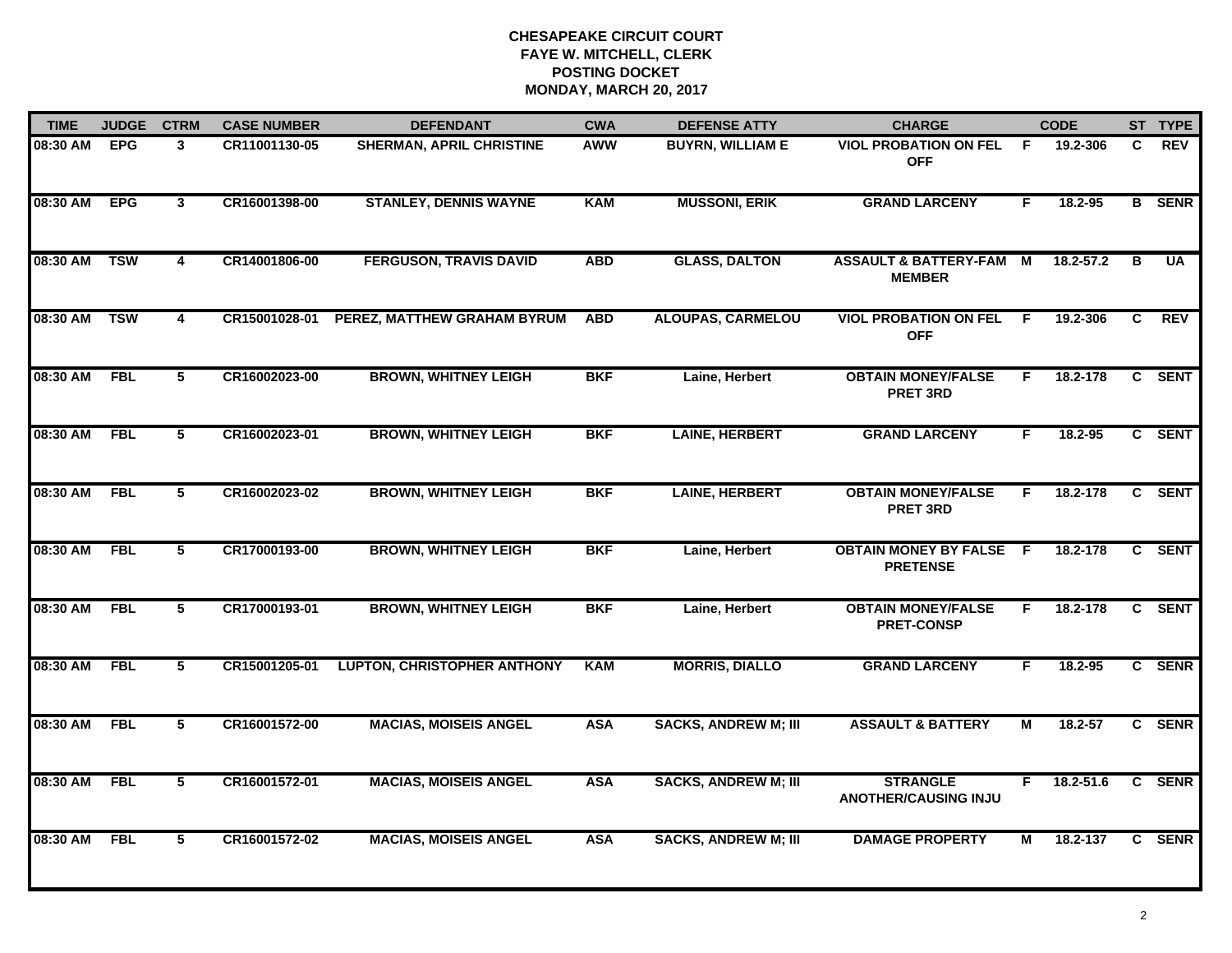| <b>TIME</b> | <b>JUDGE</b> | <b>CTRM</b>    | <b>CASE NUMBER</b> | <b>DEFENDANT</b>                | <b>CWA</b> | <b>DEFENSE ATTY</b>           | <b>CHARGE</b>                                   |    | <b>CODE</b>  |   | ST TYPE       |
|-------------|--------------|----------------|--------------------|---------------------------------|------------|-------------------------------|-------------------------------------------------|----|--------------|---|---------------|
| 08:30 AM    | <b>FBL</b>   | 5              | CR16001062-02      | <b>TAYLOR, JAMES MCKINLEY</b>   | <b>DJH</b> | <b>PAULDING, KRISTIN</b>      | MANUF/DISTRB SCH I/ II 2ND F<br><b>OFF</b>      |    | 18.2-248     |   | C SENR        |
| 08:30 AM    | <b>RDS</b>   | 6              | CR16001590-00      | <b>DELANEY, JENNIFER LEE</b>    | <b>CEE</b> | <b>MUSSONI, ERIK</b>          | <b>GRAND LARCENY STEAL</b><br><b>PROPERTY</b>   | F. | 18.2-95      |   | <b>B</b> SENR |
| 08:30 AM    | <b>RDS</b>   | 6              | CR16001590-01      | <b>DELANEY, JENNIFER LEE</b>    | <b>CEE</b> | <b>MUSSONI, ERIK</b>          | <b>CONSPIRE TO COMMIT</b><br><b>LARCENY</b>     | F  | $18.2 - 23$  |   | <b>B</b> SENR |
| 08:30 AM    | <b>RDS</b>   | 6              | CR16000909-00      | <b>DILLARD, JESSICA WHITLEY</b> | <b>CEE</b> | <b>RATAJCZAK, RICHARD W</b>   | <b>PETIT LARCENY 3RD</b><br><b>OFFENSE</b>      | F. | 18.2-96      |   | <b>B</b> SENR |
| 08:30 AM    | <b>RDS</b>   | 6              | CR16001099-00      | <b>GOODE, CHARLES MARVIN</b>    | <b>CEE</b> | Givando, Stephen P.           | <b>HABITUAL OFFENDER 2ND F</b>                  |    | B.46.2-357   | в | <b>UA</b>     |
| 08:30 AM    | <b>RDS</b>   | 6              | CR16001930-00      | <b>HANLEY, ANTHONY NICHOLAS</b> | <b>AHM</b> | <b>PASS, STEPHANIE P</b>      | <b>OBTAIN MONEY FALSELY F</b>                   |    | 18.2-178     |   | C SENR        |
| 08:30 AM    | <b>RDS</b>   | 6              | CR10001199-01      | <b>HARDY, JEFFREY ANDRE; JR</b> | <b>CEE</b> | <b>PASS, STEPHANIE P</b>      | <b>VIOL PROBATION ON FEL</b><br><b>OFF</b>      | F. | 19.2-306     | C | <b>REV</b>    |
| 08:30 AM    | <b>RDS</b>   | 6              | CR16001867-00      | <b>LYNCH, CLIFTON KEITH</b>     | <b>CEE</b> | <b>HOLDER, WILLIAM JOSHUA</b> | <b>LARCENY: 3RD+</b><br><b>CONVICTION</b>       | F. | 18.2-104     |   | <b>B</b> SENR |
| 09:30 AM    | <b>TSW</b>   | $\overline{2}$ | CR08001850-01      | <b>DIXON, ANTONIO MIGELL</b>    |            |                               | <b>VIOL PROBATION ON FEL</b><br><b>OFF</b>      | -F | 19.2-306     |   | C ADAT        |
| 09:30 AM    | <b>TSW</b>   | $\mathbf{2}$   | CR08001853-01      | <b>DIXON, ANTONIO MIGELL</b>    |            |                               | <b>VIOL PROBATION ON FEL</b><br><b>OFF</b>      | -F | 19.2-306     |   | C ADAT        |
| 09:30 AM    | <b>TSW</b>   | $\mathbf{2}$   | CR16002147-00      | <b>GODWIN, MYRON ANTOINE</b>    | <b>WHC</b> | Ortiz, Kathleen A.            | <b>SUSP O/L</b>                                 |    | M B.46.2-301 | C | <b>TBS</b>    |
| 09:30 AM    | <b>TSW</b>   | $\overline{2}$ | CR16002147-01      | <b>GODWIN, MYRON ANTOINE</b>    | <b>WHC</b> |                               | <b>FTA-TRIAL</b>                                | М  | 18.2-456     |   | C ADAT        |
| 09:30 AM    | <b>TSW</b>   | $\mathbf{2}$   | CR13000935-02      | <b>WILKINS, DAVID JUSTIN</b>    |            |                               | <b>VIOL PROB-POSS SCH I/II</b><br><b>HEROIN</b> | F. | 19.2-306     |   | C ADAT        |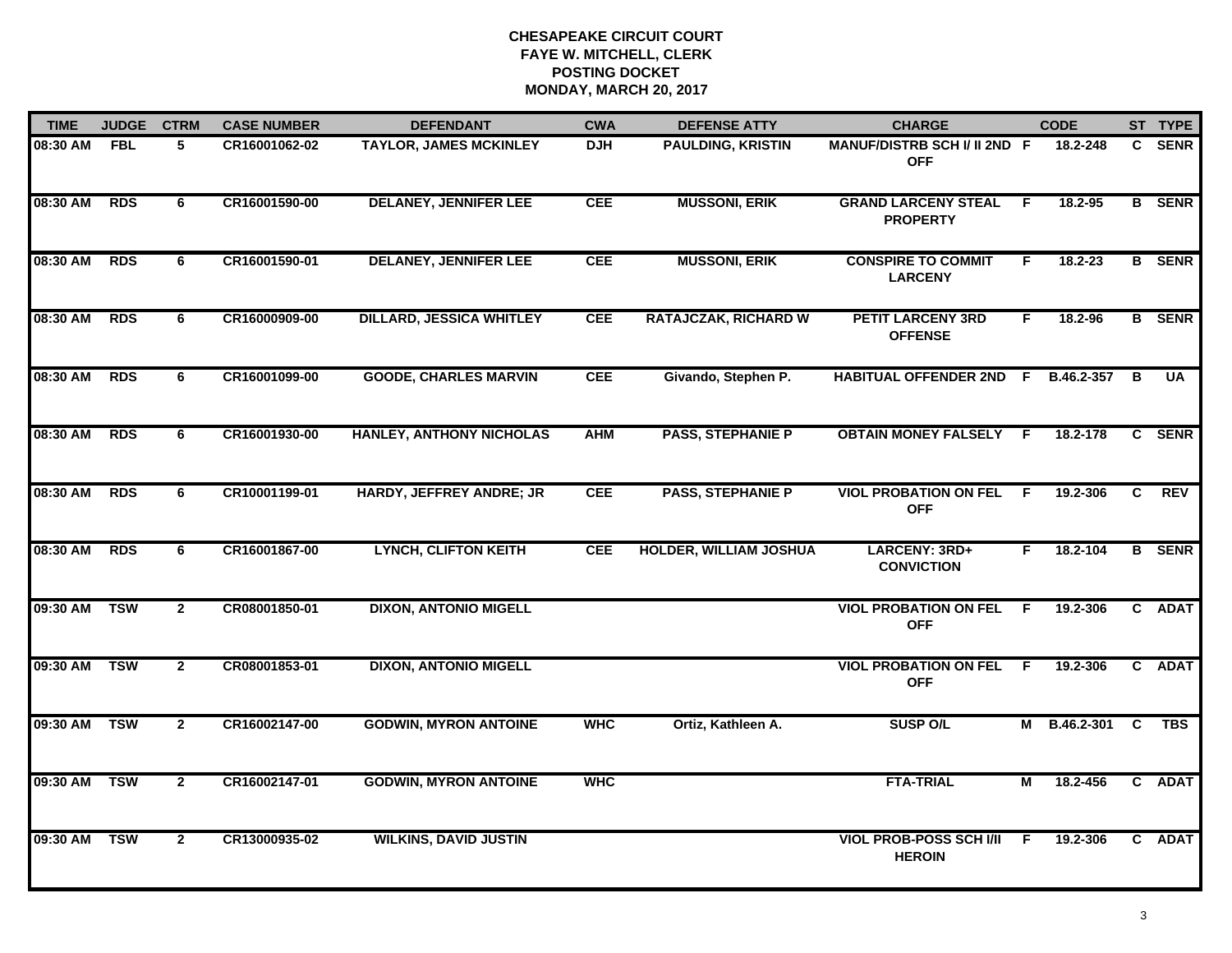| <b>TIME</b>   | <b>JUDGE</b> | <b>CTRM</b>             | <b>CASE NUMBER</b> | <b>DEFENDANT</b>                   | <b>CWA</b> | <b>DEFENSE ATTY</b>         | <b>CHARGE</b>                                   |              | <b>CODE</b>   |                | ST TYPE       |
|---------------|--------------|-------------------------|--------------------|------------------------------------|------------|-----------------------------|-------------------------------------------------|--------------|---------------|----------------|---------------|
| 10:00 AM      | <b>MATA</b>  | $\overline{2}$          | CJ17000018-00      | IN RE JUVENILE APPEAL              | <b>AMF</b> | <b>HAMLIN, JASON</b>        | <b>BOND APPEAL</b>                              | O            | 19.2-124      | C.             | <b>BOND</b>   |
| 10:00 AM      | <b>MATA</b>  | $\overline{2}$          | CR16002128-00      | DELOSH, CHRISTOPHER ALLEN          | <b>BEC</b> | <b>OLIVER, FLOYD</b>        | A&B - FAM MEMBER, 3RD + F<br><b>OFF</b>         |              | $18.2 - 57.2$ |                | C TRYL        |
| 10:00 AM      | <b>MATA</b>  | $\mathbf{2}$            | CR17000382-00      | <b>EATON, MILES EUGENE</b>         | <b>JAF</b> | <b>MUSSONI, ERIK</b>        | <b>PETIT LARCENY 3RD</b><br><b>OFFENSE</b>      | F.           | 18.2-104      |                | <b>B</b> PLEA |
| 10:00 AM      | <b>MATA</b>  | $\mathbf{2}$            | CR16001795-00      | <b>HOGGARD, JAMES QUINCY</b>       | <b>KAM</b> | <b>WEAVER-ROOTS, SONYA</b>  | <b>BRIBE POLICE OFFICERS</b>                    | F.           | 18.2-438      | B.             | <b>TRYL</b>   |
| 10:00 AM      | <b>MATA</b>  | $\mathbf{2}$            | CR17000386-00      | <b>HULL, DAVID GLEN</b>            | <b>JAF</b> | <b>MUSSONI, ERIK</b>        | <b>LARCENY 3RD+ OFF</b>                         | F.           | 18.2-104      |                | C PLEA        |
| 10:00 AM MATA |              | $\overline{2}$          | CR17000386-01      | <b>HULL, DAVID GLEN</b>            | <b>JAF</b> | <b>MUSSONI, ERIK</b>        | <b>PETIT LARCENY 3RD+</b><br><b>OFFENSE</b>     | F.           | 18.2-104      |                | C PLEA        |
| 10:00 AM      | <b>MATA</b>  | $\overline{2}$          | CR17000251-00      | <b>JOHNSON, JULIE ANN</b>          | <b>KAM</b> | <b>Mason, Sharon Butler</b> | <b>BOMB THREAT</b>                              | F.           | $18.2 - 83$   |                | <b>B</b> TRYL |
| 10:00 AM MATA |              | $\overline{2}$          | CR16002198-00      | <b>REVELS, ISAIAH ISAAC</b>        | <b>ABD</b> | <b>BYRUM, ERICA</b>         | <b>FTA-WITNESS</b>                              | М            | 18.2-456      | $\overline{c}$ | CAP           |
| 10:00 AM      | <b>MATA</b>  | $\overline{2}$          | CR17000509-00      | <b>SMITH, SEAN MICHAEL</b>         | <b>JAF</b> |                             | <b>BOND APPEAL</b>                              | $\mathbf{o}$ | 19.2-124      |                | C BOND        |
| 10:00 AM      | <b>MATA</b>  | $\overline{2}$          | CR17000376-00      | <b>WINGFIELD, KENNETH E; III</b>   | <b>BKF</b> | <b>OLIVER, FLOYD</b>        | <b>BOND APPEAL</b>                              | $\mathbf{o}$ | 19.2-124      |                | C BOND        |
| 10:00 AM      | <b>EPG</b>   | $\mathbf{3}$            | CR16001000-00      | <b>ANDERSON-RAMIREZ, BERNICE P</b> | <b>PLS</b> | <b>NEELEY, ROBERT</b>       | <b>DUI-1ST W/CHILD</b>                          |              | M A.18.2-266  |                | <b>B</b> TRYL |
| 10:00 AM      | <b>EPG</b>   | $\overline{\mathbf{3}}$ | CR16001000-01      | <b>ANDERSON-RAMIREZ, BERNICE P</b> | <b>PLS</b> | <b>NEELEY, ROBERT</b>       | <b>REFUSED BLOOD/BREATH M</b><br><b>TEST</b>    |              | 18.2-268.3    |                | S TRYL        |
| 10:00 AM      | <b>EPG</b>   | $\mathbf{3}$            | CR16001000-02      | <b>ANDERSON-RAMIREZ, BERNICE P</b> | <b>PLS</b> | <b>NEELEY, ROBERT</b>       | <b>TRAFFIC:STOPPED</b><br><b>VEH/IMPEDE TRA</b> | М            | 46.2-888      |                | S TRYL        |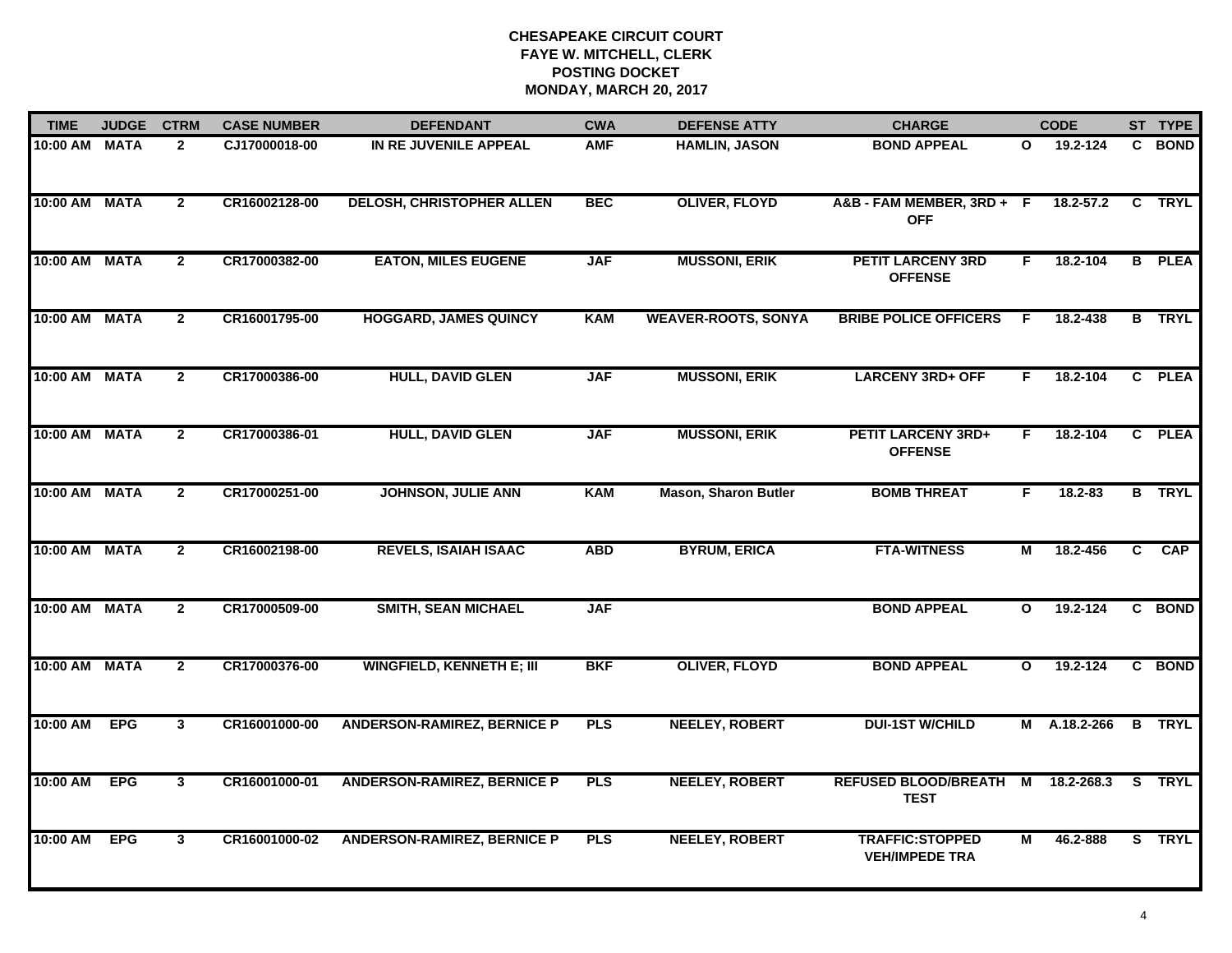| <b>TIME</b>  | <b>JUDGE</b> | <b>CTRM</b>             | <b>CASE NUMBER</b> | <b>DEFENDANT</b>             | <b>CWA</b> | <b>DEFENSE ATTY</b>     | <b>CHARGE</b>                                       |    | <b>CODE</b> |                         | ST TYPE       |
|--------------|--------------|-------------------------|--------------------|------------------------------|------------|-------------------------|-----------------------------------------------------|----|-------------|-------------------------|---------------|
| 10:00 AM     | <b>EPG</b>   | 3                       | CR17000354-00      | <b>COMPARTO, SHAWN DEAN</b>  | AWW        | Laine, Herbert          | <b>POSSES OF</b><br><b>METHAMPHETAMINE</b>          | F. | 18.2-250    |                         | <b>B</b> PLEA |
| 10:00 AM     | <b>EPG</b>   | $\mathbf{3}$            | CR17000354-00      | <b>COMPARTO, SHAWN DEAN</b>  | <b>AWW</b> | Laine, Herbert          | <b>POSSES OF</b><br><b>METHAMPHETAMINE</b>          | F. | 18.2-250    | $\overline{\mathbf{B}}$ | <b>MOT</b>    |
| 10:00 AM     | <b>EPG</b>   | $\mathbf{3}$            | CR17000354-01      | <b>COMPARTO, SHAWN DEAN</b>  | <b>AWW</b> | Laine, Herbert          | ID THEFT; USED TO AVOID<br><b>ARREST</b>            | M  | 18.2-186.3  |                         | <b>B</b> PLEA |
| 10:00 AM     | <b>EPG</b>   | $\mathbf{3}$            | CR17000354-02      | <b>COMPARTO, SHAWN DEAN</b>  | <b>AWW</b> | Laine, Herbert          | <b>DRIV UNDER REVO/SUSP</b>                         | М  | B.46.2-301  |                         | <b>B</b> PLEA |
| 10:00 AM     | <b>EPG</b>   | $\mathbf{3}$            | CR17000354-03      | <b>COMPARTO, SHAWN DEAN</b>  | <b>AWW</b> | Laine, Herbert          | <b>DISPLAY FICTITIOUS LIC</b><br><b>PLATE</b>       | М  | 46.2-613    |                         | <b>B</b> PLEA |
| 10:00 AM EPG |              | $\mathbf{3}$            | CR16000532-00      | <b>HOWARD, MICHAEL RENE</b>  | <b>ABD</b> | <b>HOLDER, W JOSHUA</b> | <b>UNLAWFUL WOUNDING</b>                            | F. | $18.2 - 51$ |                         | <b>B</b> BOND |
| 10:00 AM EPG |              | $\mathbf{3}$            | CR17000010-00      | LEX, SHELBY ELIZABETH        | <b>PLS</b> | Black, Hugh E.; III     | <b>STATUTORY BURGLARY</b>                           | F. | 18.2-91     |                         | C TRYL        |
| 10:00 AM     | <b>EPG</b>   | $\mathbf{3}$            | CR17000010-00      | <b>LEX, SHELBY ELIZABETH</b> | <b>PLS</b> | Black, Hugh E.; III     | <b>STATUTORY BURGLARY</b>                           | -F | 18.2-91     | C                       | <b>MOT</b>    |
| 10:00 AM     | <b>EPG</b>   | $\mathbf{3}$            | CR17000010-01      | <b>LEX, SHELBY ELIZABETH</b> | <b>PLS</b> | Black, Hugh E.; III     | <b>CONSPIRE STATUTORY</b><br><b>BURGLARY</b>        | F  | $18.2 - 91$ |                         | C TRYL        |
| 10:00 AM     | <b>EPG</b>   | 3 <sup>1</sup>          | CR17000010-01      | <b>LEX, SHELBY ELIZABETH</b> | <b>PLS</b> | Black, Hugh E.; III     | <b>CONSPIRE STATUTORY</b><br><b>BURGLARY</b>        | F. | $18.2 - 91$ | C                       | <b>MOT</b>    |
| 10:00 AM EPG |              | $\mathbf{3}$            | CR17000010-02      | <b>LEX, SHELBY ELIZABETH</b> | <b>PLS</b> | Black, Hugh E.; III     | <b>GRAND LARCENY</b>                                | F. | 18.2-95     |                         | C TRYL        |
| 10:00 AM     | <b>EPG</b>   | $\overline{\mathbf{3}}$ | CR17000010-02      | <b>LEX, SHELBY ELIZABETH</b> | <b>PLS</b> | Black, Hugh E.; III     | <b>GRAND LARCENY</b>                                | F  | 18.2-95     | $\overline{c}$          | <b>MOT</b>    |
| 10:00 AM     | <b>EPG</b>   | $\mathbf{3}$            | CR17000010-03      | <b>LEX, SHELBY ELIZABETH</b> | <b>PLS</b> | Black, Hugh E.; III     | <b>CONSPIRE/AID/ABET</b><br><b>LARCENY&gt;\$200</b> | F. | 18.2-23     |                         | C TRYL        |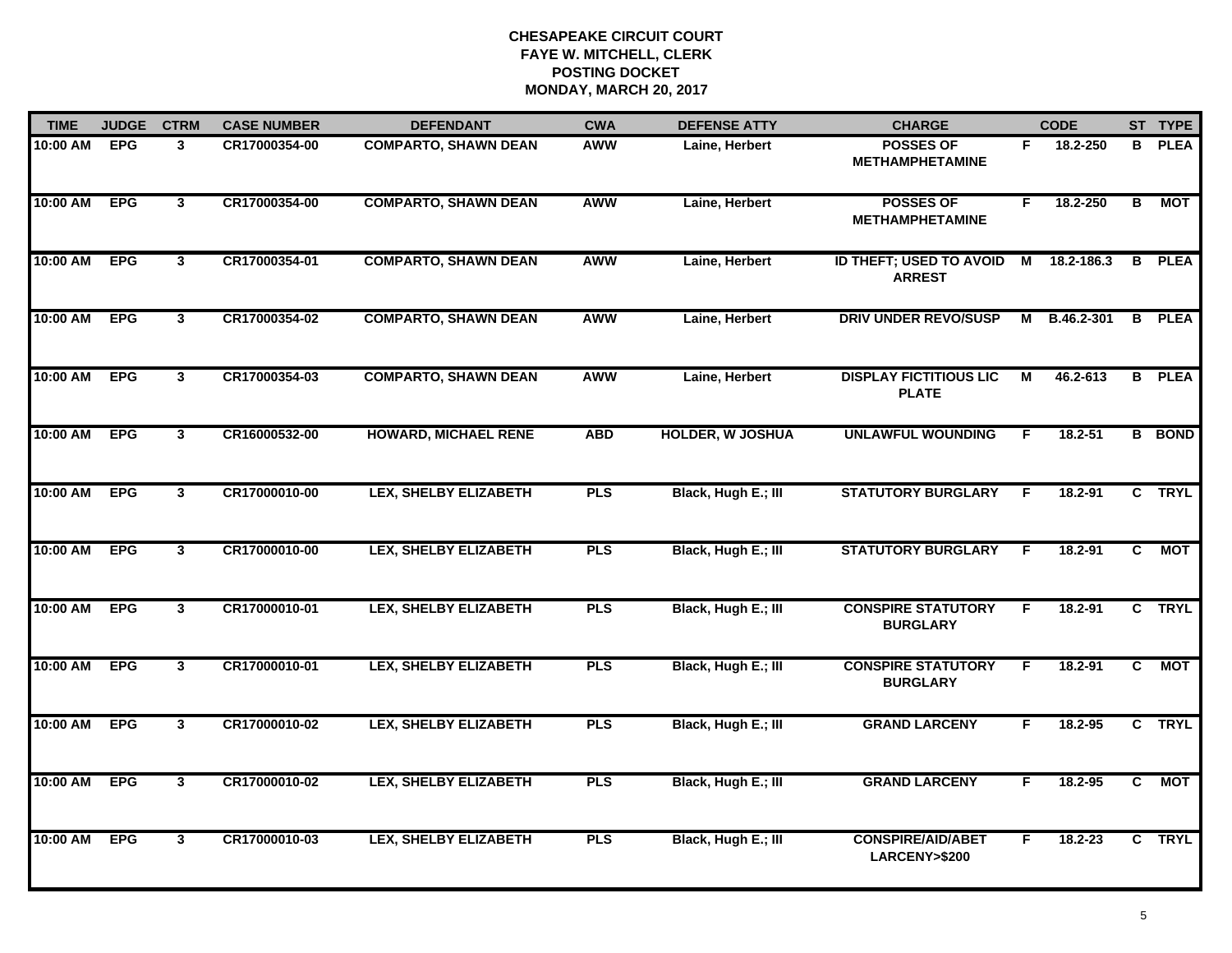| <b>TIME</b> | <b>JUDGE</b> | <b>CTRM</b>    | <b>CASE NUMBER</b> | <b>DEFENDANT</b>             | <b>CWA</b> | <b>DEFENSE ATTY</b> | <b>CHARGE</b>                                       |    | <b>CODE</b> |                | ST TYPE       |
|-------------|--------------|----------------|--------------------|------------------------------|------------|---------------------|-----------------------------------------------------|----|-------------|----------------|---------------|
| 10:00 AM    | <b>EPG</b>   | 3              | CR17000010-03      | LEX, SHELBY ELIZABETH        | <b>PLS</b> | Black, Hugh E.; III | <b>CONSPIRE/AID/ABET</b><br>LARCENY>\$200           | F. | 18.2-23     | C.             | МОТ           |
| 10:00 AM    | <b>EPG</b>   | $\mathbf{3}$   | CR17000010-04      | <b>LEX, SHELBY ELIZABETH</b> | <b>PLS</b> | Black, Hugh E.; III | <b>DESTRUCT PROP W/INTENT M</b><br>$<$ \$1000       |    | 18.2-137    | C              | <b>TRYL</b>   |
| 10:00 AM    | <b>EPG</b>   | $\mathbf{3}$   | CR17000010-04      | <b>LEX, SHELBY ELIZABETH</b> | <b>PLS</b> | Black, Hugh E.; III | <b>DESTRUCT PROP W/INTENT M</b><br>$<$ \$1000       |    | 18.2-137    | C              | MOT           |
| 10:00 AM    | <b>EPG</b>   | $\mathbf{3}$   | CR17000011-00      | <b>REZA, SARA NICOLE</b>     | <b>PLS</b> | Jankell, Peter J.   | <b>STATUTORY BURGLARY</b>                           | F. | $18.2 - 91$ |                | <b>B</b> TRYL |
| 10:00 AM    | <b>EPG</b>   | 3 <sup>1</sup> | CR17000011-00      | <b>REZA, SARA NICOLE</b>     | <b>PLS</b> | Jankell, Peter J.   | <b>STATUTORY BURGLARY</b>                           | F. | $18.2 - 91$ | в              | MOT           |
| 10:00 AM    | <b>EPG</b>   | $\mathbf{3}$   | CR17000011-01      | <b>REZA, SARA NICOLE</b>     | <b>PLS</b> | Jankell, Peter J.   | <b>CONSPIRE STATUTORY</b><br><b>BURGLARY</b>        | F. | 18.2-91     |                | <b>B</b> TRYL |
| 10:00 AM    | <b>EPG</b>   | $\overline{3}$ | CR17000011-01      | <b>REZA, SARA NICOLE</b>     | <b>PLS</b> | Jankell, Peter J.   | <b>CONSPIRE STATUTORY</b><br><b>BURGLARY</b>        | F  | 18.2-91     | $\overline{B}$ | MOT           |
| 10:00 AM    | <b>EPG</b>   | $\mathbf{3}$   | CR17000011-02      | <b>REZA, SARA NICOLE</b>     | <b>PLS</b> | Jankell, Peter J.   | <b>GRND LARCENY: &gt;=\$200</b><br><b>NOT PERSN</b> | E  | 18.2-95     |                | <b>B</b> TRYL |
| 10:00 AM    | <b>EPG</b>   | $\mathbf{3}$   | CR17000011-02      | <b>REZA, SARA NICOLE</b>     | <b>PLS</b> | Jankell, Peter J.   | <b>GRND LARCENY: &gt;=\$200</b><br><b>NOT PERSN</b> | F  | 18.2-95     | в              | МОТ           |
| 10:00 AM    | <b>EPG</b>   | $\mathbf{3}$   | CR17000011-03      | <b>REZA, SARA NICOLE</b>     | <b>PLS</b> | Jankell, Peter J.   | <b>CONSPIRE/AID/ABET</b><br>LARCENY>\$200           | F. | $18.2 - 23$ |                | <b>B</b> TRYL |
| 10:00 AM    | <b>EPG</b>   | $\mathbf{3}$   | CR17000011-03      | <b>REZA, SARA NICOLE</b>     | <b>PLS</b> | Jankell, Peter J.   | <b>CONSPIRE/AID/ABET</b><br>LARCENY>\$200           | F. | 18.2-23     | B              | <b>MOT</b>    |
| 10:00 AM    | <b>EPG</b>   | 3 <sup>1</sup> | CR17000011-04      | <b>REZA, SARA NICOLE</b>     | <b>PLS</b> | Jankell, Peter J.   | <b>DESTRUCT PROP W/INTENT M</b><br>< \$1000         |    | 18.2-137    |                | <b>B</b> TRYL |
| 10:00 AM    | <b>EPG</b>   | $\mathbf{3}$   | CR17000011-04      | <b>REZA, SARA NICOLE</b>     | <b>PLS</b> | Jankell, Peter J.   | <b>DESTRUCT PROP W/INTENT M</b><br>< \$1000         |    | 18.2-137    | В              | МОТ           |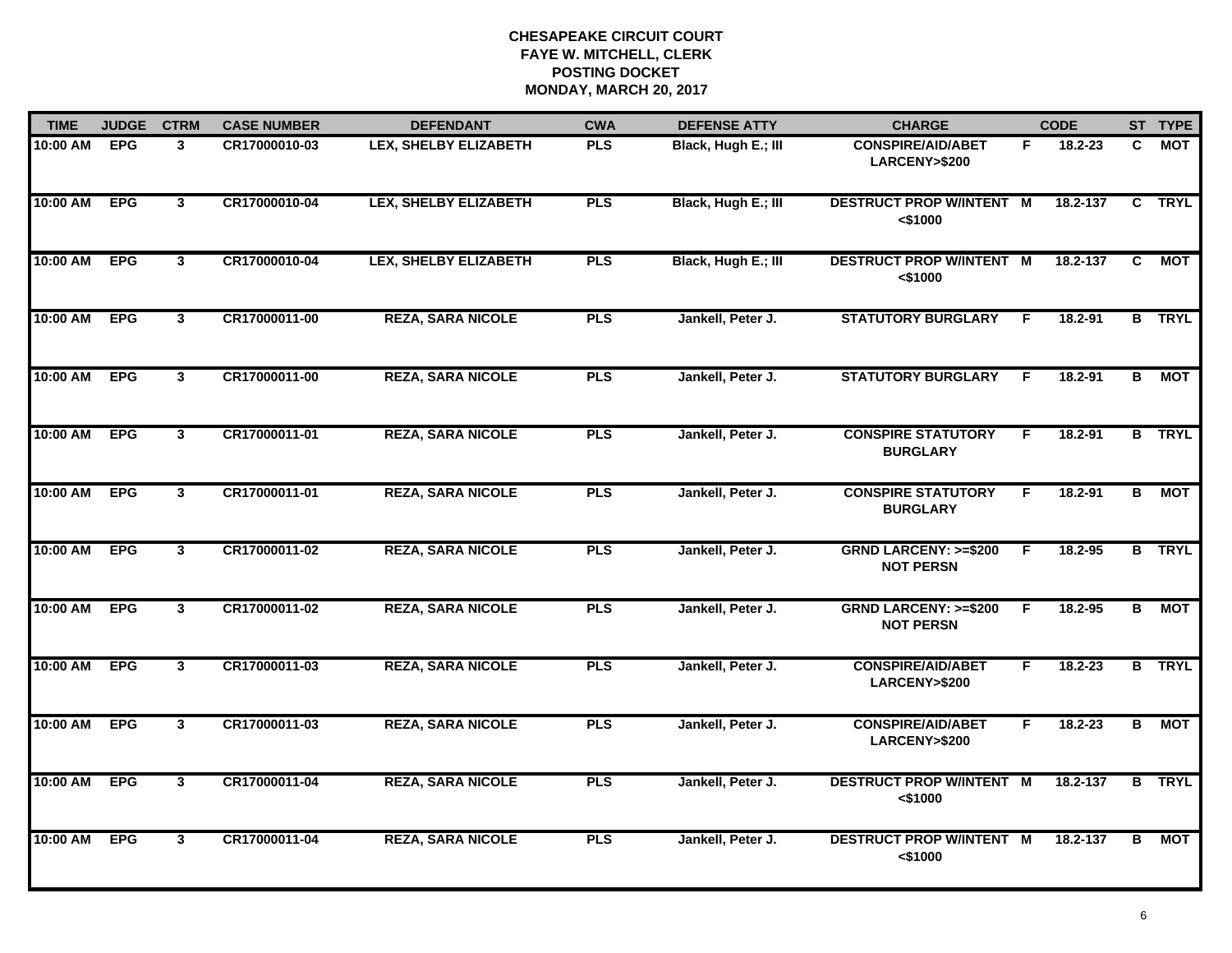| <b>TIME</b> | <b>JUDGE</b> | <b>CTRM</b> | <b>CASE NUMBER</b> | <b>DEFENDANT</b>                | <b>CWA</b> | <b>DEFENSE ATTY</b>         | <b>CHARGE</b>                               |    | <b>CODE</b>       | <b>ST</b> | <b>TYPE</b> |
|-------------|--------------|-------------|--------------------|---------------------------------|------------|-----------------------------|---------------------------------------------|----|-------------------|-----------|-------------|
| 10:00 AM    | <b>FBL</b>   | 5.          | CR16001366-00      | <b>FRANCIS, MARESE DEANGELO</b> | <b>AJS</b> | <b>SINGLETON, KENNETH L</b> | <b>SPEEDING 73/60</b>                       |    | F.46.2-878        | s         | <b>JURY</b> |
| 10:00 AM    | <b>FBL</b>   | 5.          | CR16001366-01      | <b>FRANCIS, MARESE DEANGELO</b> | <b>AJS</b> | <b>SINGLETON, KENNETH L</b> | <b>POSSESS HEROIN</b>                       | F. | 18.2-250          | C.        | <b>JURY</b> |
| 10:00 AM    | <b>FBL</b>   | 5           | CR16001366-02      | <b>FRANCIS, MARESE DEANGELO</b> | <b>AJS</b> | <b>SINGLETON, KENNETH L</b> | <b>OBSTRUCT JUSTICE W/O</b><br><b>FORCE</b> | м  | 18.2-460          | C.        | <b>JURY</b> |
| 10:00 AM    | <b>FBL</b>   | 5           | CR16001366-03      | <b>FRANCIS, MARESE DEANGELO</b> | <b>AJS</b> | <b>SINGLETON, KENNETH L</b> | <b>POSSESS MARIJUANA</b>                    | м  | 18.2-250.1        | S.        | <b>JURY</b> |
| 10:00 AM    | <b>RDS</b>   | 6.          | CR16000867-00      | <b>WARREN, JOHN SCOTT</b>       | <b>MLK</b> | <b>TITTER, JENNIFER L</b>   | <b>DUI 2ND (ACC)</b>                        | м  | <b>B.18.2-266</b> | в         | <b>JURY</b> |